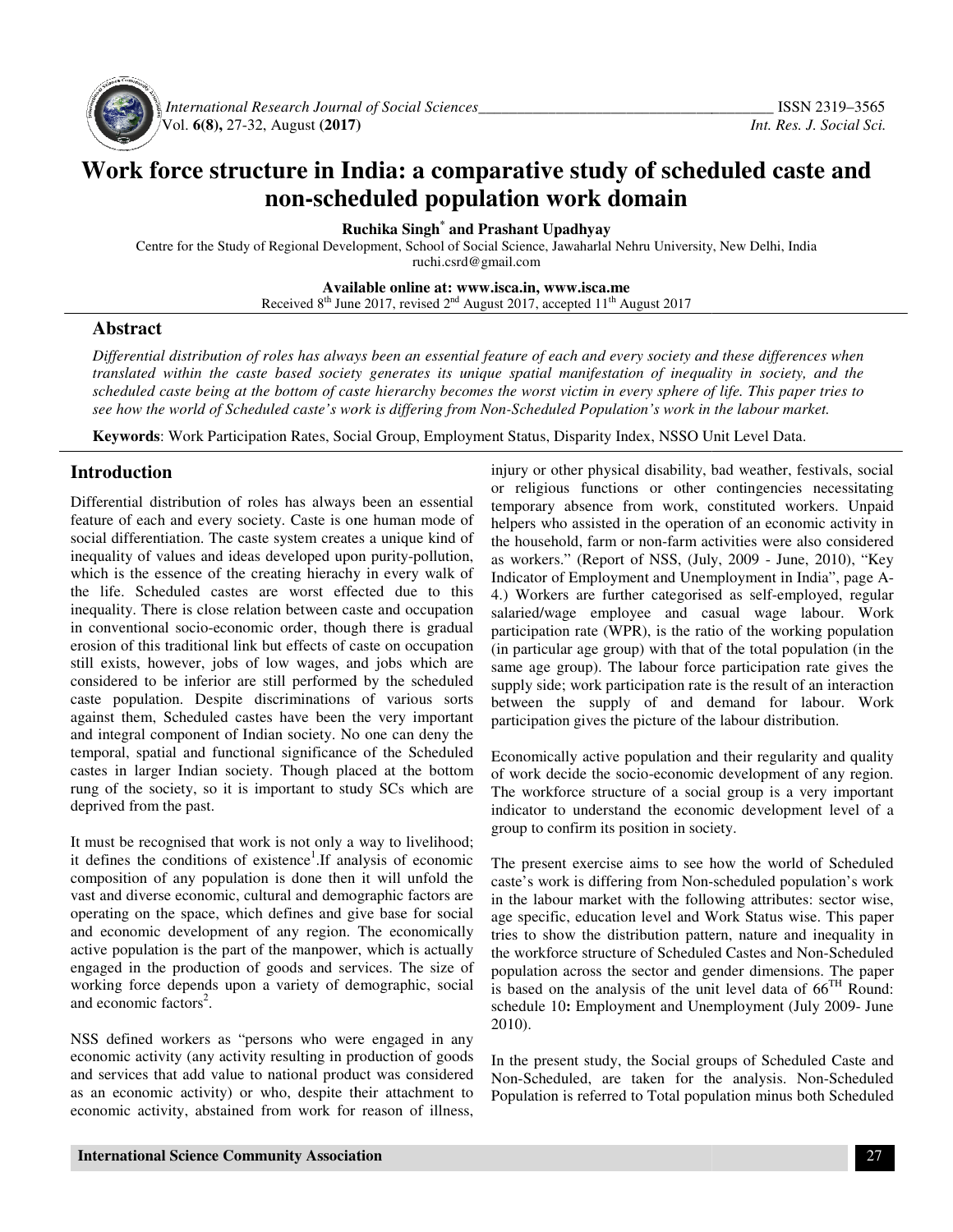Caste and Scheduled Tribe population, and referred as the General population in the paper.

The present study attempts an analysis of workforce structure based on the 'usual status' by taking also into consideration the subsidiary economic status of persons categorised 'not working"' or the Usual Status (PS+SS) categorization for short(from NSSO) for the age group 15-59 years (working age group).

Workforce Participation Rate  $=$  ((total no. of workers in the age group)/(total population in the age group))\*100.To show the disparity among Scheduled Caste and General Population (mentioned as 'Others' in NSSO), Sopher's Index of Disparity, modified by A. Kundu is used:

Ds=log  $(X2/X1)+log$   $((Q-X1)/(Q-X2))$ Where:  $X2 > X1$  and  $Q > 200$ 

Here, Non-Scheduled population or General population is taken as X2, as they are considered as the forward group, and X1 is Scheduled caste

This entire study primarily focuses around: *How the world of Scheduled caste's work differs from Non-Scheduled Population's work in the labour market.* 

#### **Status of workforce participation rate**

The analysis part is limited to the working age population 15-59 years, as the changes in workforce structure of 0-15 and 60 plus population does not require for analysis in this study. India is characterised by the low work participation rate. The Table-1 shows that the Workforce Participation Rate of usual status (ps+ss), which is more for Scheduled Caste (SCs), i.e., 62.9%, in comparison to Non-Scheduled population or the General population (Gen), i.e. 53.6%, in all the segments whether it's gender or sector (rural and urban), but here again the question arises that in what type of work they are engage, in which sector they are located, in multifaceted dimensions of the working world where they locate themselves, whether it is the scenario of the particular space, or has the geographical spread been fairly distributive or geographical spread has been fairly distributed.

The Table-1, shows the composition of the workforce by sex and residence, gives a picture that among the sectors, i.e. rural and urban, the workforce participation rate is more for the rural sector, all across the gender and social group dimension. This may be attributed to the nature of the economy in the urban sector, as there the type of work requires much of the education and skills, and its acquisition delayed the entry in the world of work and also restrict the populace easy entry, like that of in rural sector. Many scholars have emphasised on the importance of women economic role in shaping and determing their status and position in the society and family to maintain the gender equality<sup>3</sup>. Females are all far behind males in terms of their

representation in workforce, as the earning of the bread was primarily a male responsibility, and the urban females are at worse in their workforce participation. There are several factors influencing the extent of female workforce like the status and freedom of female in society, the economic pressures imposing their participation in work, the accessibility of appropriate jobs for females, and the desire on the part of the family. Some women prioritizing paid employment, whereas majority of women prioritize family over career resulting in their low participation rate in work. Some women prioritising paid employment, whereas the majority of women prioritise family over career resulting in their low participation rate in work and also they are expected to take primary responsibility for care giving in families, and anticipate that this responsibility will constrain their involvement in paid work<sup>4</sup>.

**Table-1:** Workforce participation rate of age group 15 to 59 among Scheduled Caste and General population in 2009-10 (66th NSSO round).

| Work participation rate, 2009-10 (15 to 59 Age Group) |                    |                       |                            |  |  |
|-------------------------------------------------------|--------------------|-----------------------|----------------------------|--|--|
|                                                       | Scheduled<br>Caste | General<br>Population | Disparity in<br><b>WPR</b> |  |  |
| Total                                                 | 62.92              | 53.68                 | $-0.10$                    |  |  |
| Male                                                  | 86.12              | 82.20                 | $-0.03$                    |  |  |
| Female                                                | 38.89              | 23.80                 | $-0.25$                    |  |  |
| Rural                                                 | 65.00              | 56.94                 | $-0.08$                    |  |  |
| Rural male                                            | 87.39              | 84.03                 | $-0.03$                    |  |  |
| Rural<br>female                                       | 42.21              | 29.07                 | $-0.20$                    |  |  |
| Urban                                                 | 55.32              | 49.13                 | $-0.07$                    |  |  |
| Urban<br>male                                         | 81.68              | 79.69                 | $-0.02$                    |  |  |
| Urban<br>female                                       | 26.26              | 23.80                 | $-0.05$                    |  |  |

Source: Computed using NSS unit level data on employment and unemployment, 66th Round, Schedule 10, 2009-10.

#### **Age-specific workforce participation**

Age of a person governed the potentiality to work and so the different age groups display varying participation rates. The age-specific workforce participation rate for all India for both the social groups viz. Scheduled Castes and Generals is shown below in the Figure-1. Below 15 ages, the share of the population in workforce participation rate shows the child labour practice in both the social groups across the gender dimension. As there is an increase in the age, the workforce participation rate also increases. In the age group 25 to 29 the workforce participation rate for males among scheduled castes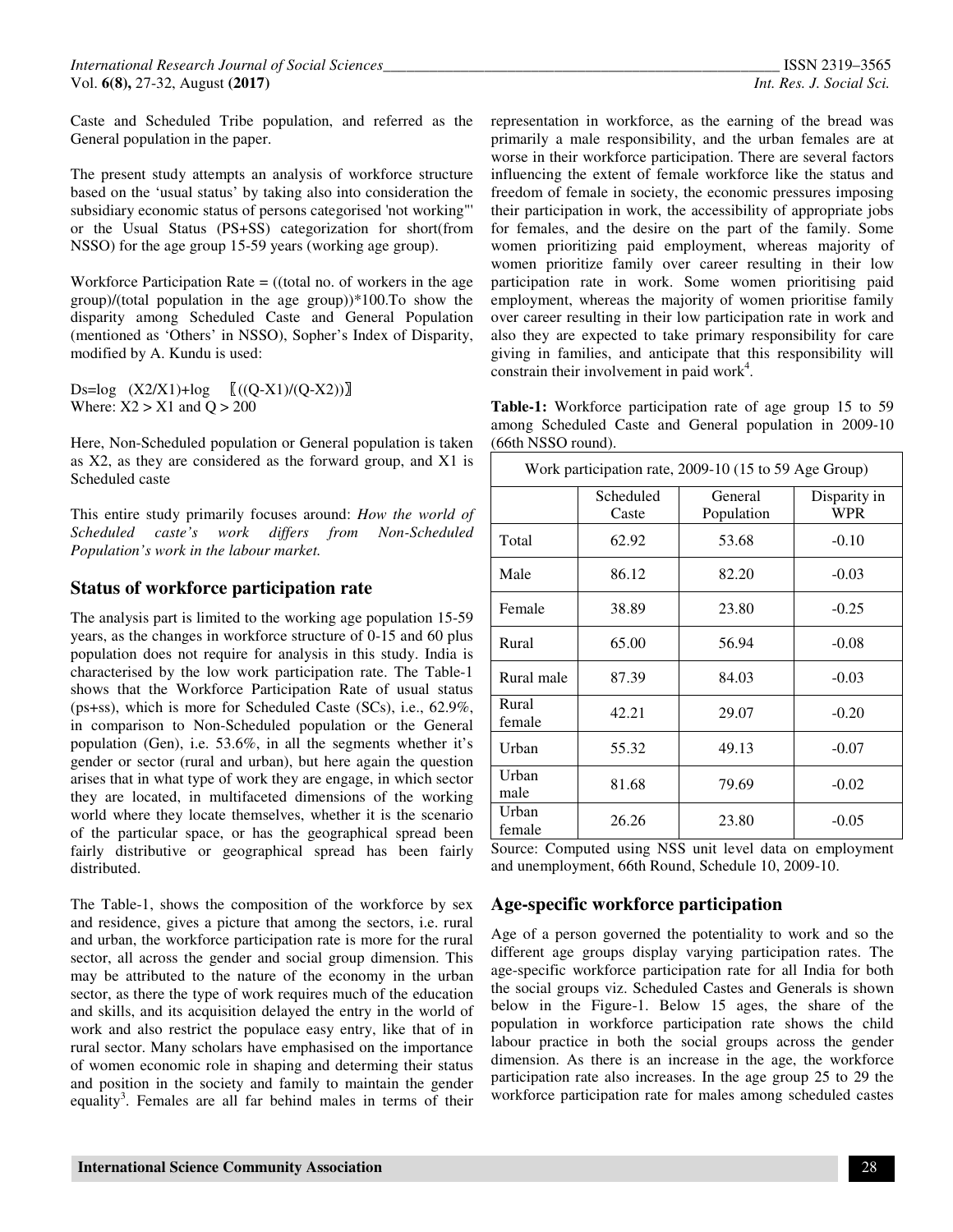is 96.4% and for Generals is 93.9%, shows that practically all population is participating in the economic activity. The general pattern of age-specific workforce participation for both the social group indicates that males enter the world of work at an early age and continue in it up to an advanced age. The malefemale workforce participation rates are quite striking as the female rate is considerably lower than the male rate of work participation in all the groups across the residential settings, reason here lies in the patriarchal system of the Indian society.

Male workforce participation, after the age group 25 to 29, is almost equal in both the social groups and overlapping across the residential settings. But the striking difference is there in education attainment age group, as below 25 to 29 age group the workforce participation rate for the general male is low than the Scheduled Caste males, emphasising the early entry of Scheduled caste male in workforce impedes their education. From 10 to14 age-groups to 25 to 29 age-groups, workforce participation rate of General population is lowest among both the social groups shows their lees need to enter into the work market and they are available more for the possession of higher level education. The Scheduled caste's more rate of participation in workforce in age groups below 25 age shows the compelling economic forces in their society that make it necessary for every member of the family to participate in economic struggle with a view to augmenting the family income.

The Female workforce participation rate is far less than the male workforce participation rate as female's work participation in economic activities is more guided by the economic and sociocultural aspects prevalent in the wider society. Female workforce participation rate shows that females of general population are less in work in comparison to scheduled caste females across the residential settings and urban females of general population have lowest workforce participation rate in all age cohorts, as in the Indian context, a traditional norm prevails in upper caste which exclude women for any labour engagement outside the family acts as a hindrace to women for their entry in the labour force, so the influence of economic differentiation, caste structure and the nature of family interact with one another in the formation of female workforce<sup>5</sup>.

Various scholars have said that women's mobility and choice of work are influenced by the cultural values and norms which have different level of influence on castes and region, high castes family discourage their women to do any kind of paid job outside of the family, and leaving a job of women family member is perceived as a improved status of the family in the society. Further in the absence of any proper well established institution which can care and rear the child the female member of the family has to make a choice in between the child rearing and work participation, and generally in the most of the case women has to compromise for this purpose<sup>3</sup>. Also, the high skill demand with limited job opportunities in urban sector jobs further curtails their participation.



Source: Computed by author by using NSS unit level data on employment and unemployment, 66th Round, Schedule 10, 2009-10. **Figure-1:** Age-specific workforce participation among scheduled caste and general population in India, 2009-10.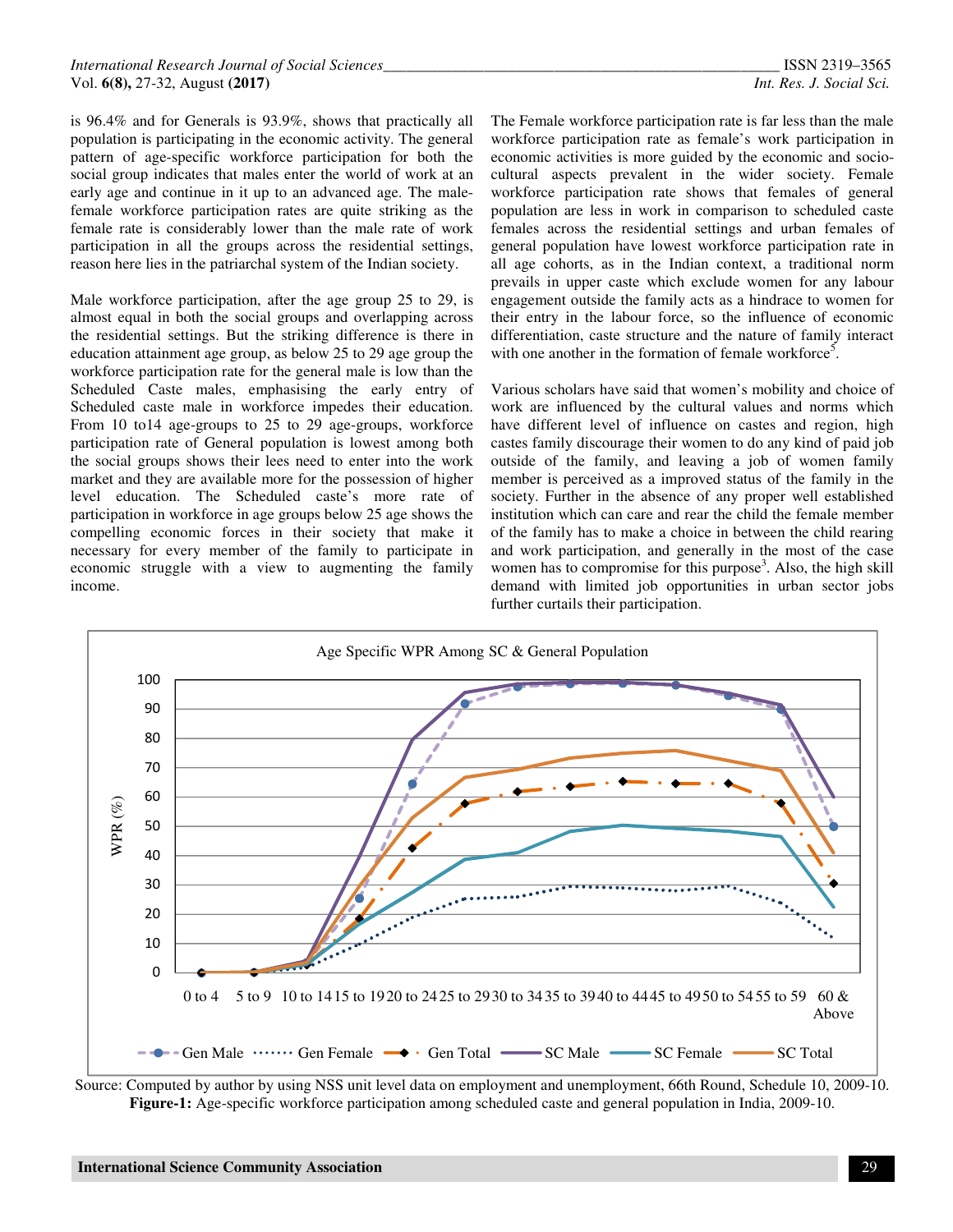## **Education specific work participation rates: status of scheduled caste and general population**

Education plays a very important role in shaping and defining various aspects of human life as it is a instrument through which an individual can achieve the status in social structure, not mere by ascription but individual merit and achievement. This also gives equal opportunity to the downtrodden and underprivileged to improve their status. Education is the utmost institution, which affects every walk of the life in larger society, and directly and indirectly affect the social institutions like polity, economy and society and specially social stratification. Caste has been an inherent institution in traditional Indian social system since past. Education does not stand in isolation from the other social institution of the society. It constantly interacts with the other institution and performs its action in context of its relation with them. Sometimes it affects other institution and sometimes it gets affected by the other social institution. Though every society faces the problem of inequality in access and achievement in education, thus the outcome of education remains unequal most of the time<sup>6</sup>.

The education-specific workforce participation rate which describes that, 40.5% SC workers are illiterate in comparison to 16.8% general workers. SC workers are of less technical and higher educational levels. The workers of the general population are more in secondary levels of education. The technical graduates and nontechnical graduates worker here are more for the general population, this shows the type of work in which the two social groups are employed, most of the working population of scheduled castes are illiterate as they can only be a share of low occupational activities. The condition of females among both the groups is very deprived, as more than 60% of scheduled caste female workers are illiterate while this is of 32% for general female workers. Rural scheduled caste females are the most deprived section of the society, with the 65% working population in the illiterate category, and same is also true for the general rural female with 40% workers share in illiterate.

## **Disparity in workforce participation rate among scheduled caste and general population**

Social inequality is a keynote of the caste system; it is the theme of the social etiquette of the Hindus<sup>7</sup>. Table-2 shows the disparity in workforce participation rate across the sector and gender dimensions, which shows the prevalence of negative rates of disparity clearly stating the conditions that scheduled caste population have to work for survival, while non-scheduled population can afford not to work. The disparity is highest among females; Scheduled caste females are more in work in comparison to general females. The disparity among the males is low in comparison to females. Females work participation experience shows more disparity than men's, which implies that societal traditions, norms, and country's institutions of governance etc. play a important role for women than for men. In rural India, the disparity is more for both the genders, though very less among males.

This difference among the females is starker in the rural sector, as the work for women is socially more offensive there and only not well to do family women work outside, so scheduled caste females are more in the workforce there. The disparity is very low for the males, as they are in the workforce by cutting across the social structure and sectoral dimensions. The disparity is lowest among the urban Scheduled Caste male population and urban General male population.

#### **Employment status**

According to the status of employment, employed persons are categorised into three groups. These are i. self-employed ii. regular wage/salaried employees iii. casual labour. Regular salaried defined by NSS as these were persons who worked in others' farm or non-farm enterprises (both household and nonhousehold) and, in return, received salary or wages on a regular basis (i.e. not on the basis of the daily or periodic renewal of work contract). Self Employed defined as persons who operated their own farm or non-farm enterprises or were engaged independently in a profession or trade on own-account or with one or a few partners were deemed to be self-employed in household enterprises. The essential feature of the selfemployed is that they have autonomy (i.e., how, where and when to produce) and economic independence (i.e., market, scale of operation and money) for carrying out their operation. Categories of self-employed persons: own-account workers, employers and helpers in the household enterprise. Casual labour defined as a person who was casually engaged in others' farm or non-farm enterprises (both household and nonhousehold) and, in return, received wages according to the terms of the daily or periodic work contract, was a casual wage labour (Report of NSS, (July, 2009 - June, 2010 ), "Key Indicator of Employment and Unemployment in India", page A-3-4).

**Table-2:** Disparity in Workforce Participation Rate among Scheduled Caste and General Population.

| Disparity in WPR among SC and General Population (15 to 60 Age group) |        |         |         |         |               |                 |         |               |                 |
|-----------------------------------------------------------------------|--------|---------|---------|---------|---------------|-----------------|---------|---------------|-----------------|
| WPR<br>Total<br>Disparity                                             |        | Male    | Female  | Rural   | Rural<br>Male | Rural<br>Female | Urban   | Urban<br>Male | Urban<br>Female |
| 2009-10                                                               | $-0.1$ | $-0.03$ | $-0.25$ | $-0.08$ | $-0.03$       | $-0.2$          | $-0.07$ | $-0.02$       | $-0.05$         |

**Source:** Computed by the author using NSS unit level data on employment and unemployment of 66th Round, Schedule 10, 2009- 10 and of 55th Round, Scheduled 10.1, 1999-00.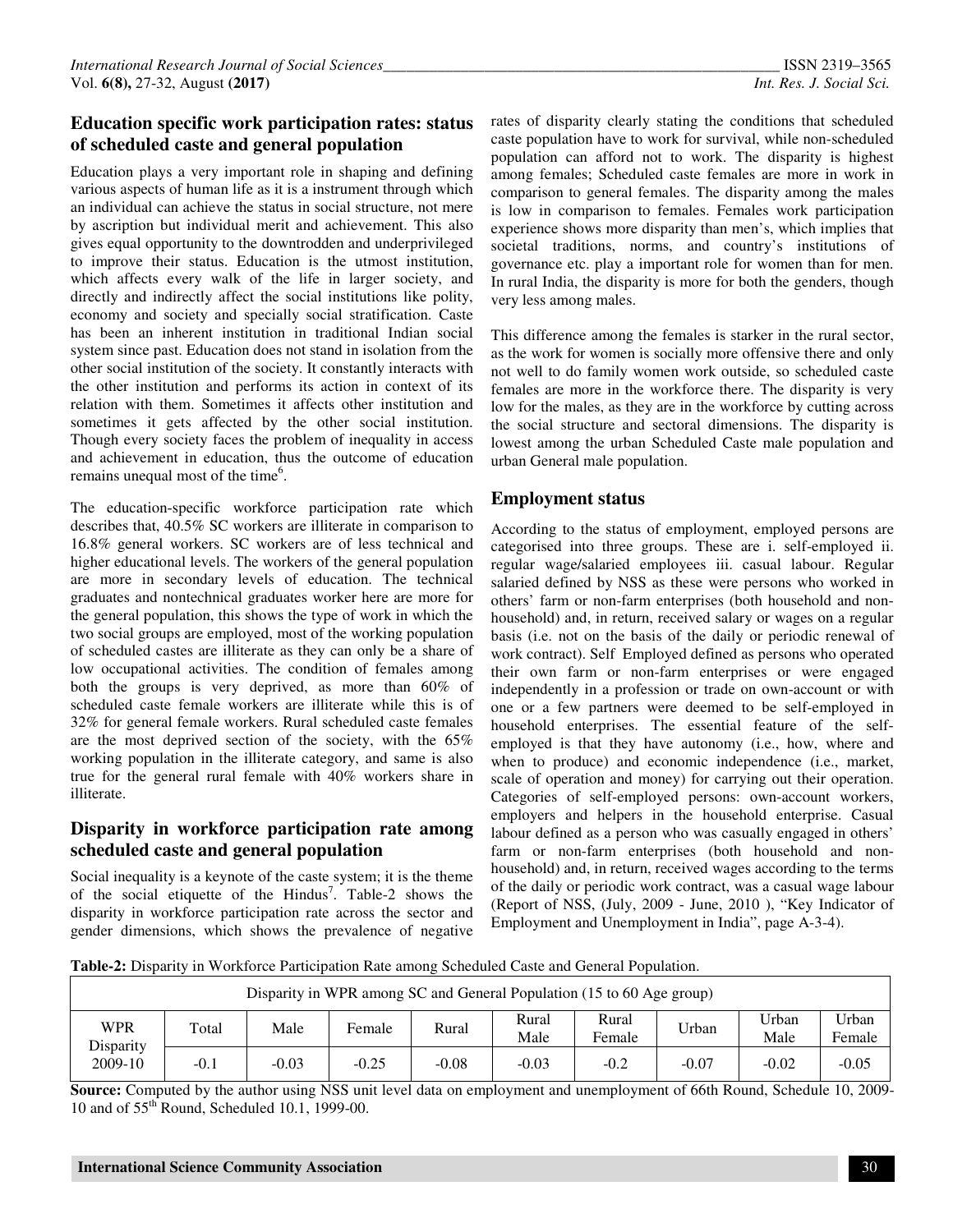| <b>Work Status</b> | Scheduled caste     |               |                  | General population  |               |                  |  |
|--------------------|---------------------|---------------|------------------|---------------------|---------------|------------------|--|
| 2009-10            | Regular<br>Salaried | Self Employed | Casual<br>Labour | Regular<br>Salaried | Self Employed | Casual<br>Labour |  |
| T                  | 13.5                | 33.4          | 53.1             | 25.4                | 56.4          | 18.2             |  |
| M                  | 15.3                | 31.6          | 53.1             | 26.8                | 54.9          | 18.3             |  |
| $\overline{F}$     | 9.6                 | 37.4          | 53.1             | 20.2                | 61.7          | 18.2             |  |
| $\mathbf R$        | 7.1                 | 34.5          | 58.3             | 10.7                | 64.9          | 24.4             |  |
| <b>RM</b>          | 8.1                 | 32.8          | 59.1             | 11.9                | 62.9          | 25.2             |  |
| RF                 | 5.1                 | 38.2          | 56.6             | 7.2                 | 70.6          | 22.2             |  |
| U                  | 41                  | 28.4          | 30.6             | 49.1                | 42.6          | 8.3              |  |
| <b>UM</b>          | 42.3                | 27.2          | 30.5             | 48.3                | 43.4          | 8.3              |  |
| UF                 | 36.5                | 32.4          | 31.1             | 20.2                | 61.7          | 18.2             |  |

**Table-3:** Employment status of scheduled caste workers and general population workers in 2009-10.

Source: Computed using NSS unit level data on employment and unemployment, 66th Round, Schedule 10, 2009-10.

The Table-3 shows, that the share of scheduled caste population is more in casual labour across gender and sector. Casual labour for both the social groups is high in the rural sector. The share of the general population is more in self-employed. But it is clear that the proportion of regular salaried is relatively less for both the social groups and in comparison low for scheduled castes. Rural females experience the lowest share of regular salaried for scheduled castes as well as general females. The highest share of self-employed is with the general females of the rural sector.

Females have more share in self-employed in comparison to males and generals females are more in this in comparison to scheduled caste females. Male workers shar in self employment is substantially higher but the matter of concern is share of female in wage employment is quite low, but they outnumber their counterpart due to their unpaid family labour who are actually workers in terms of statistics but they don't have any control either the means of production or returns to the work<sup>1</sup>. Though women numbers in jobs have risen, but still they are employed mostly in low paying jobs due to several reasons like family constraints, gender discrimination which usually produced different results for similar qualified men and women and also as men and women choose different jobs because of the gender division of labour in the family<sup>4</sup>.

Being oriented to work in caste specific occupations may at times make women pull out or be pushed out of the labour market. Wherever women do manage to pull themselves out of these social restrictions, lack of education and skill formation relegates them to the lower rungs of the job market as unskilled casual workers<sup>5</sup>.

## **Disparity in work status**

Table-4, shows the work status disparity among scheduled caste and the general population in 2009-10. The disparity for regular salaried and self-employed is more where the share of the general population is more in these two types of activity status all across the gender and sector. For regular salaried, the disparity is more for females and rural sector has more disparity than urban. While for self-employed, the disparity is high in the rural sector across the gender.

In casual labour, the share of scheduled caste workers is high so values are in the negative, which shows high disparity with more scheduled caste employed for casual activity status.

Among the self-employed, the disparity is declining for urban females. The regular salaried work status shows more decline in the disparity in the rural sector, as the previous analysis already explains more growth of scheduled caste rural workers as regular salaried. But for urban females, the disparity in regular salaried is increasing, as the social complexities for working females in society still persist.

## **Conclusion**

Scheduled castes are more in low jobs than general population and in gender division females of both the groups are more deprived than males though, in comparison of scheduled castes and general females, scheduled caste females are more deprived, further in sectoral divisions, situations are unfavourable for rural sector and within that, much unfair to scheduled castes and worst for scheduled castes females.